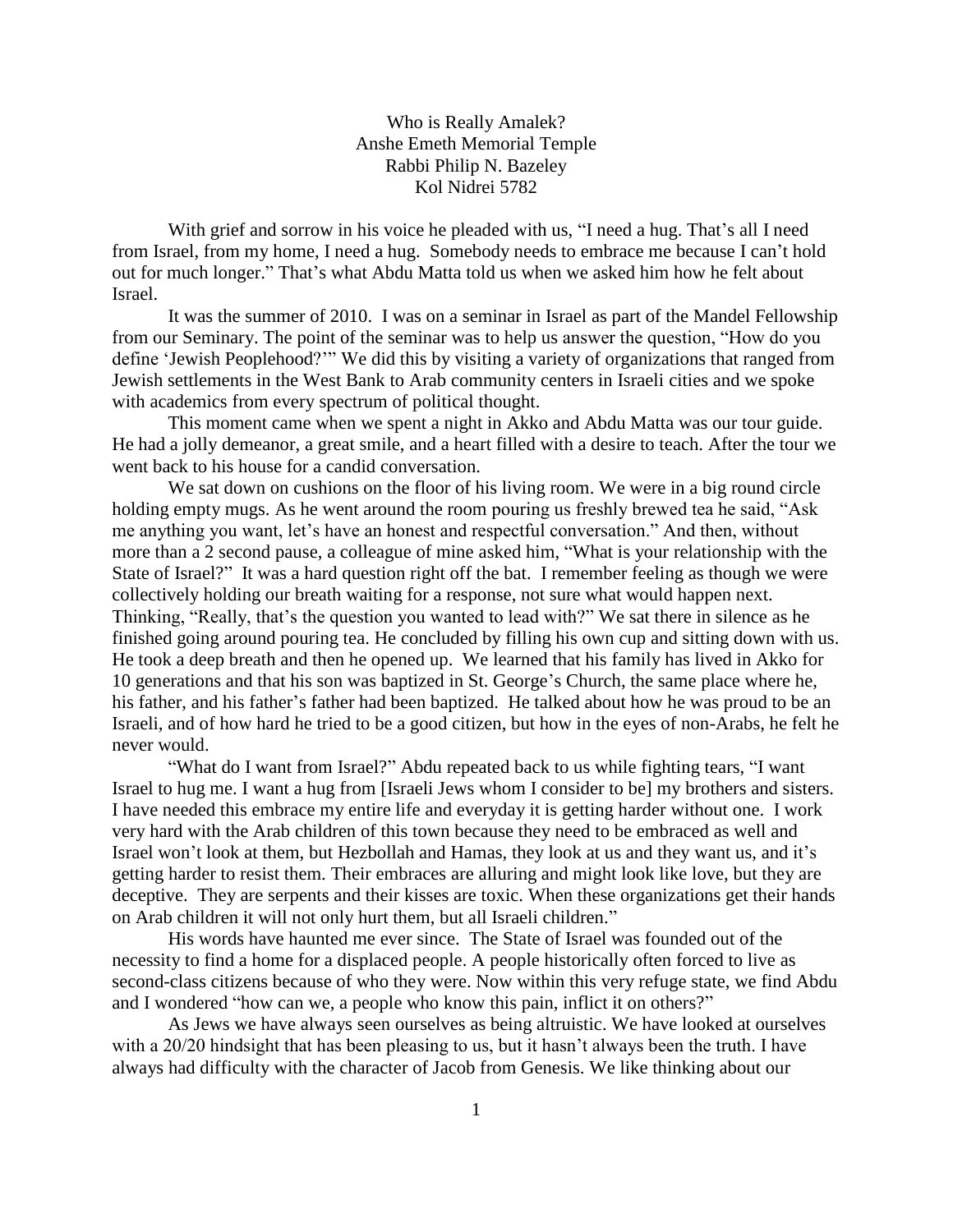patriarchs as being perfect, but all of them have done things that have been troubling. And when thinking about our relationship with Arabs, I not only think of Isaac and Ishmael, but more often than not I think of the two siblings, Jacob and Esau. For those of you who aren't familiar with the story, Esau is the older brother. Esau is a hunter; Jacob, a gatherer. One day Esau is starving and begs Jacob for food. Jacob obliges only after negotiating stew for Esau's birthright. Later, when Isaac is close to death, their mother encourages Jacob to disguise himself as Esau so Jacob will get the blessing instead of his brother. Esau is so pained by this that their mother encourages Jacob to run away. For 20 years Jacob has lived in fear of Esau and the night before they meet again, he stands on the boarder of the unknown. Will Esau try to take his vengeance? Will his family be wiped out? Will he live to see another night? And it is on that night, hours before they meet again that Jacob has his famous wrestling match when he is renamed Yisrael, meaning the one who wrestles with God. I jumped over years of narrative where we see plenty of stories where we learn that deception and coercion are no strangers to Jacob. But now, considering a name change, we ask ourselves is Jacob a changed man or is he the same person he has always been? Has that wrestling match changed him? Even scholar Nahum Sarna points out in his commentary on Jacob's name change that "names in the Bible are inextricably intertwined with personality and destiny, the change here," he claims, "signifies a final purging of the unsavory character traits with which Ya'akov has come to be associated."<sup>1</sup> What will happen in the morning?

In Genesis 33:4 we read "Esau ran to greet him. [Esau] embraced him and, falling on his neck, [Esau] kissed him and they wept." Following that embrace Jacob gives his brother a "gift" of numerous livestock to placate Esau and buy some protection. Esau doesn't want this gift but accepts it when pressed. What Esau really wants is to join Jacob on his journey, to build a relationship with his brother. And what does he get from Jacob? He gets excuses. He gets a "Let's do lunch, I'll call you" statement. He is brushed off left to return home alone while Jacob journeys away from him.

Despite Jacob's name change he remains someone who is unable to see beyond his own self-interest. As Professor Burton Vistosky points out, "despite his wrestling, despite his sleepless night, despite his very name change, he remains the same craven lad who fled from Esau decades earlier…" meanwhile Esau has changed, he is no longer the "…crude and ruddy [individual] concerned only for his stomach and the moment at hand," that he "appears to have forgiven and forgotten the slights and injuries Jacob inflicted upon him when they were children."<sup>2</sup>

The belief that Jacob remains the same and that Esau has grown in character runs counter to how the rabbis have read this chapter. They look at Genesis 33:4 and notice that the word "VaYishakehu" and "he [Esau] kissed him," when written out in the Torah scroll, has five nequdot, dots, on top of it. Here are two ways they use these nequdot to influence how we see Esau. They teach that the nequdot signify that the word should not be read that he kissed Jacob, rather that he bit him; the difference between nashko and noshko.<sup>3</sup> Essentially, they say the Torah scroll is wrong. Another interpretation is Esau really did exhibit a genuine human emotion here. The rabbis assert that the nequdot emphasize it because it is the only time that he has ever

 $\overline{a}$ 

<sup>1</sup> Sarna, N. M. (1989). *The JPS Torah Commentary; Genesis.* Philedelphia, PA: The Jewish Publication Society. Pg. 227

<sup>2</sup> Visotzky, B. (1996). *The Genesis of Ethics.* NY: Three Rivers Press. Pgs 180-181

<sup>3</sup> Bereshit Rabbah 78:12 and Tanchuma Vayishlach chapter 4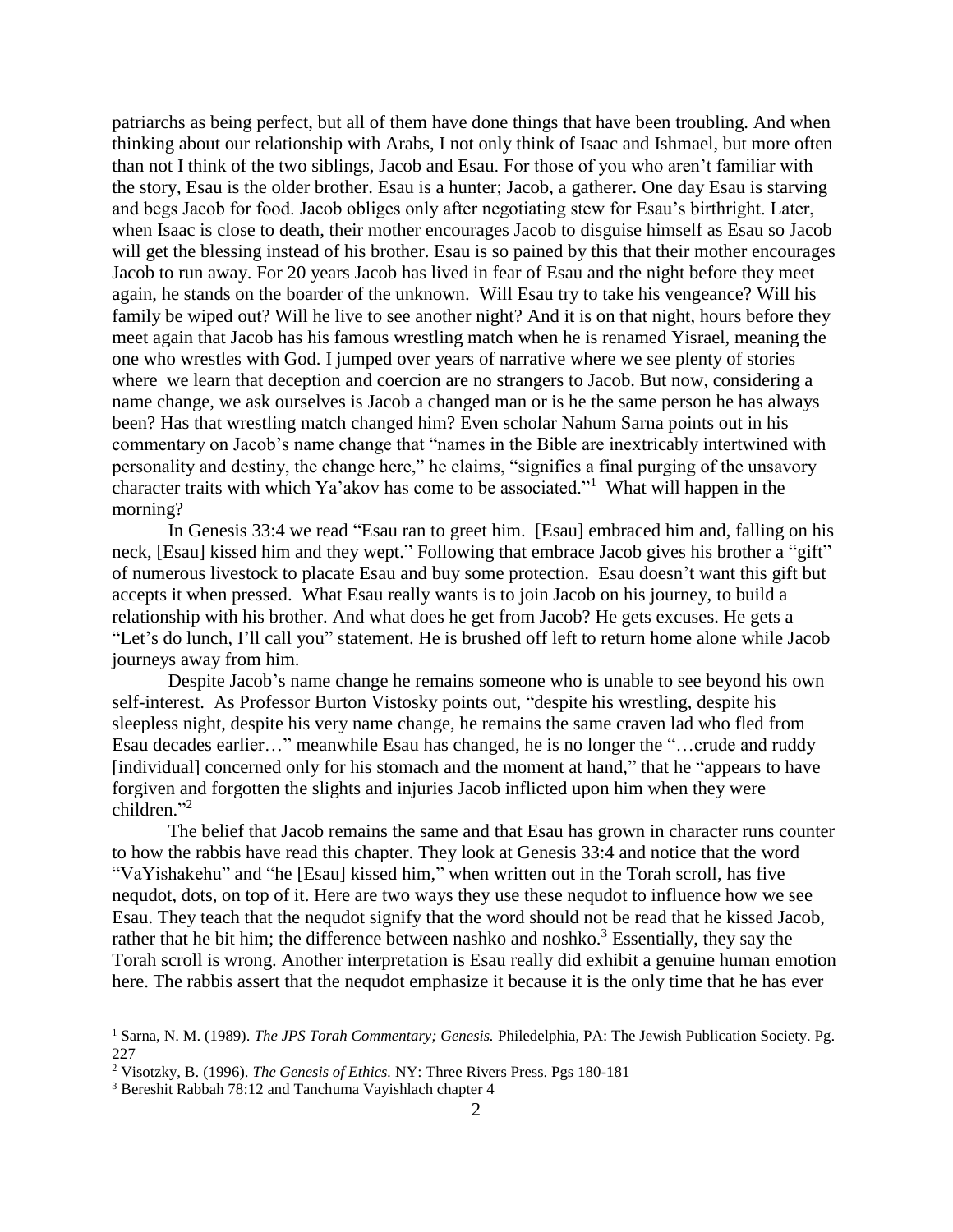had these human emotions.<sup>4</sup> Both are untrue to the Biblical text. And both are used to whitewash the text and make Esau seem subhuman.

Some of the Rabbis are troubled by Jacob's actions so they transform Esau into a villain. Why do the rabbis feel the need to rewrite history? Because Jacob's name is Yisrael and we bear that name, the People of Yisrael. We need to be the heroes in our own story, but the truth is that we should look back at Jacob and Esau and try not to assign either sainthood or damnation, but rather enable their characters to show through so that we may grow from their examples. We aren't always the heroes and Arabs aren't always the villains. Jacob, our forefather, was a narcissist. Now, how did we, a people who have prided ourselves on a heritage of righteousness and mercy, grow beyond the self-consumed narrow spirit of Jacob?

Our ethical development may start in Genesis, but it does not end there. Yes, in the beginning our people were chiefly concerned with tribal wellbeing, but as our moral vision evolved, our sense of what was beneficial for our tribe evolved as well. The examples of Jacob's behavior have been succeeded by the multitude of examples of the command to embrace the "other" and think outside of our own selves. We see it in the Torah with the concern for the vulnerable and compassion for the needs of the stranger. We see it in Prophetic writings such as Zachariah when he says, "Execute true justice; deal loyally and compassionately with one another. Do not defraud the widow, the orphan, the stranger, and the poor."<sup>5</sup> In the words of Isaiah, to "unlock the fetters of wickedness and to let the oppressed go free." 6

Our pursuit of justice is not just for our own people. The Book of Jonah teaches this, that God cares, as we should care, for all peoples, not just Jews. These teachings force us to go beyond the narrowness of Jacob and embrace what became the universal mission of Israel. Yet despite this long tradition, qualities of Jacob are still very much alive within us for there are times when we act like the People of Jacob rather than the People of Israel.

When we scheme financially to fill our own pockets despite what the repercussions are for others, we are Jacobites. But when we teach our children of the importance of honesty in business and to honor those we make deals with, we are Israelites.

When we march through Jerusalem celebrating our victory over those who lost instead of finding ways to come together, we act like Jacobites. But when work in the pursuit of racial and economic justice that is when we act like Israelites.

Keeping Abdu and other Israeli-Arabs as second-class citizens goes against the commandments of how you should treat the stranger who lives amongst you. Not all Arabs living in Israel are Amelek. Many if not most of them are our siblings waiting for our embrace.

Far too often we see Amalek in the "other." Amalek, a nation that attacked the Israelites as they came out of Egypt; historic symbol of the enemies of the Jewish people. And because we justifiably see Amalek in Hamas and Hezbollah, we are tempted to see Amalek in all Arabs, even those who seek a real peace – just like Esau wanted a real relationship with Jacob. We behave towards them with suspicion and mistrust; we proclaim the motto "never again" when we find it more comfortable to think of ourselves as victims rather than a people with a mission.

Did ultra-nationalistic Jews have a right to march through the Arab areas of the Old City of Jerusalem, taunting the Arab residence in celebration of the reunification of Jerusalem? Sure. Was it the Jewish moral thing to do? No. Jews should not be in the business of humiliation.

 $\overline{a}$ 

<sup>4</sup> Avot D'Rabi Natan

<sup>5</sup> Zachariah 7:9-10

<sup>6</sup> Isaiah 58:6-8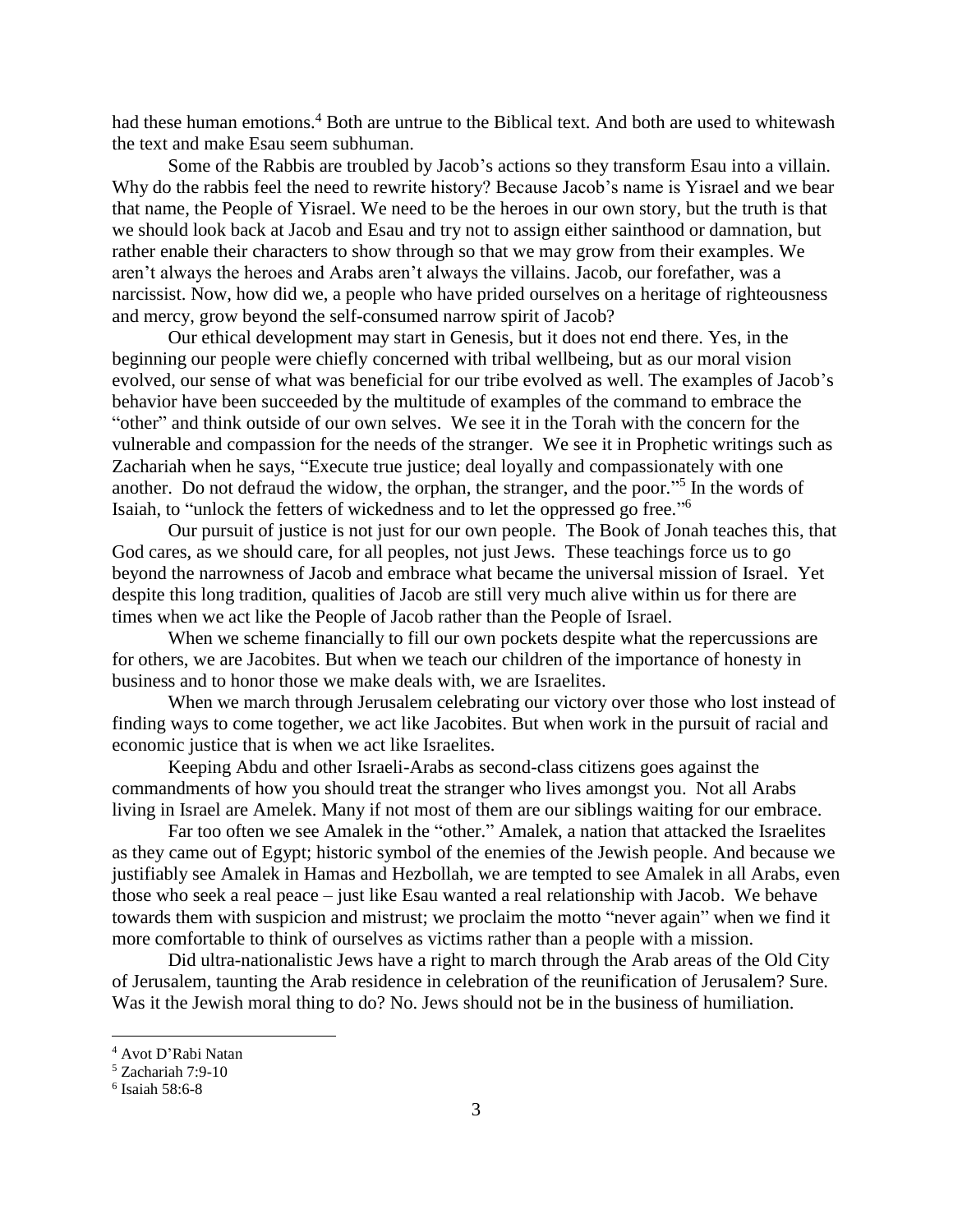Judaism has always taught us, going back to its earliest days that we must never ever do anything but treat people with dignity and respect, even those we overcome in war. Does Israel have a right to the properties in Sheikh Jarrah? Also yes, historically those are Jewish properties. But right and moral are two different things and a moral response to those actions by Hammas was not what happened.

Make no mistake, Hamas is a terrorist organization that wants nothing more than to wipe us out of existence. Israel has the supreme right to defend itself and it does so in a just way which has always been their guiding star.<sup>7</sup> They may not always hit their target, but they pursue it greater than any other country on earth. Hamas jumped on those actions of Israel and used it as an excuse to try and kill more Jews. Hamas uses their own citizens as cover to launch rockets<sup>8</sup> and Israel tries as best they can to minimize civilian death. I couldn't be more disgusted with Rep. Ilhan Omar when she likened Israel with Hamas<sup>9</sup>. We weren't at war with Palestinians, we were at war with Hamas, and Hamas was at war with all Jews - there is a difference there.

When Abdu spoke with us, he spoke defensively of Israel – empathizing with how hard it must be to give up generations of PTSD going from the Crusades, to the Holocaust, to the Intifadas. He spoke guardedly about Hamas out of a place of fear and concern. Israel, despite his need for an embrace, was a protector in his eyes. Hamas was Amalek to him as well. He spoke more lovingly and defensively about Israel than many Jews did this past spring.

My guess is right now some of you may be surprised at the language that Abdu is using or maybe you're trying to convince yourself that he's putting on a show for American Jews. He isn't. He is one of many Arabs and Jews that come together to help push back against the forces of pessimism and destruction and try to foster a real peace. The problem with whitewashing with large brush strokes is it paints everyone to look all the same and it enables us to never challenge our assumptions.

Too often we fall back on the phrase, "Is it good for the Jews?" as an excuse to not challenge our assumptions and allow an unjust status quo to continue. This distorts our tradition and runs against common sense. Whenever we look out for someone else, it is good for the Jews. For our people's wellbeing is wrapped up in the wellbeing of other peoples. When an Arab child living in Akko has the true potential for having a secure and prosperous future, then so too does the Jewish child, for an equitable society is the only type of society that is good for the Jews. And we should do it because it is just the right moral thing to do. We can help foster peace and protect ourselves at the same time.

The program that I went on when I met Abdu asked us to answer the question, "what is Jewish Peoplehood?" Well here is my answer:

We are a people, a collective, with one thread that is woven through our DNA: no matter how we understand Judaism; no matter how we live our lives; no matter where we live in this world; no matter how we interpret or don't interpret our sacred texts; there is one thread, one sacred purpose that calls down to us from Mount Sinai itself. It says to us, no it declares to us: don't see the world as it is, see it as it could be; don't give up on the hope of what that world

 $\overline{a}$ 

<sup>7</sup> https://www.cambridge.org/core/journals/ethics-and-international-affairs/article/abs/moralstandards-under-pressure-the-israeli-army-and-

theintifada/040DEEF95A6784A0C1B03F2117391FF1

<sup>8</sup> https://www.channel4.com/news/factcheck/factcheck-hamas-civilians-human-shields

<sup>&</sup>lt;sup>9</sup> https://www.bbc.com/news/world-us-canada-57436573